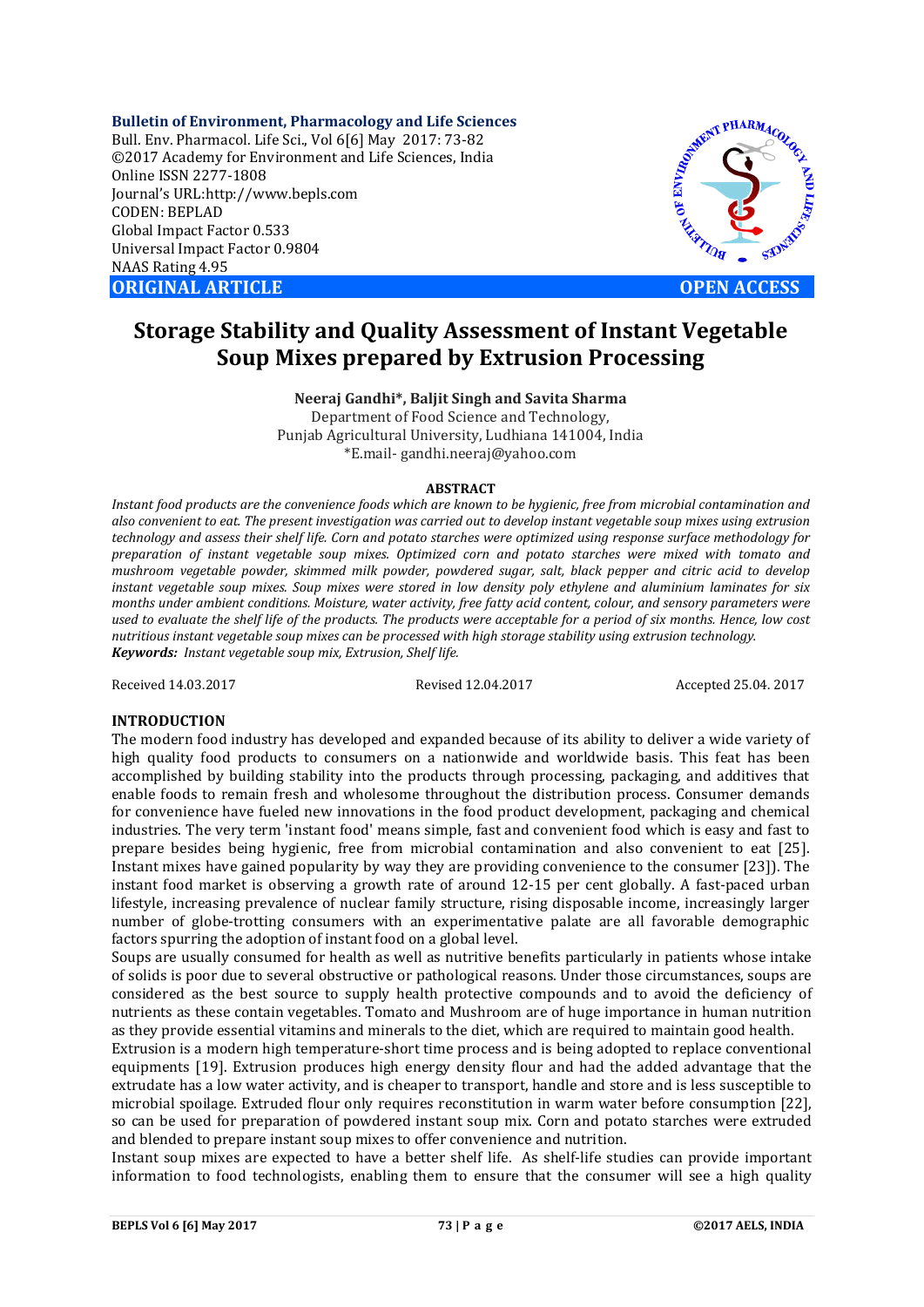product for a significant period of time after production. Total quality is of paramount importance, where how the consumer perceives the product is the ultimate measure of total quality. Therefore, the quality built in during the production process must last through the distribution and consumption stages or all is for naught. Hence, the present study was conducted to assess quality of instant vegetable soup mixes, prepared from corn and potato starches, in terms of stability and acceptability.

#### **MATERIAL AND METHODS**

#### **Raw materials used in investigation**

Corn starch and Potato starch were purchased from the local market, Ludhiana. Fresh Tomato (commonly cultivated variety) and Mushroom (Oyster) were purchased from the local market, Ludhiana and processed into powder using standard methods (Fig a, b). Skimmed milk powder, powdered sugar, salt, black pepper and citric acid were obtained from the local market.



Corn and Potato starches were extruded to optimize independent variables i.e. moisture content, screw speed and barrel temperature to obtain optimum expansion, density, water absorption index and water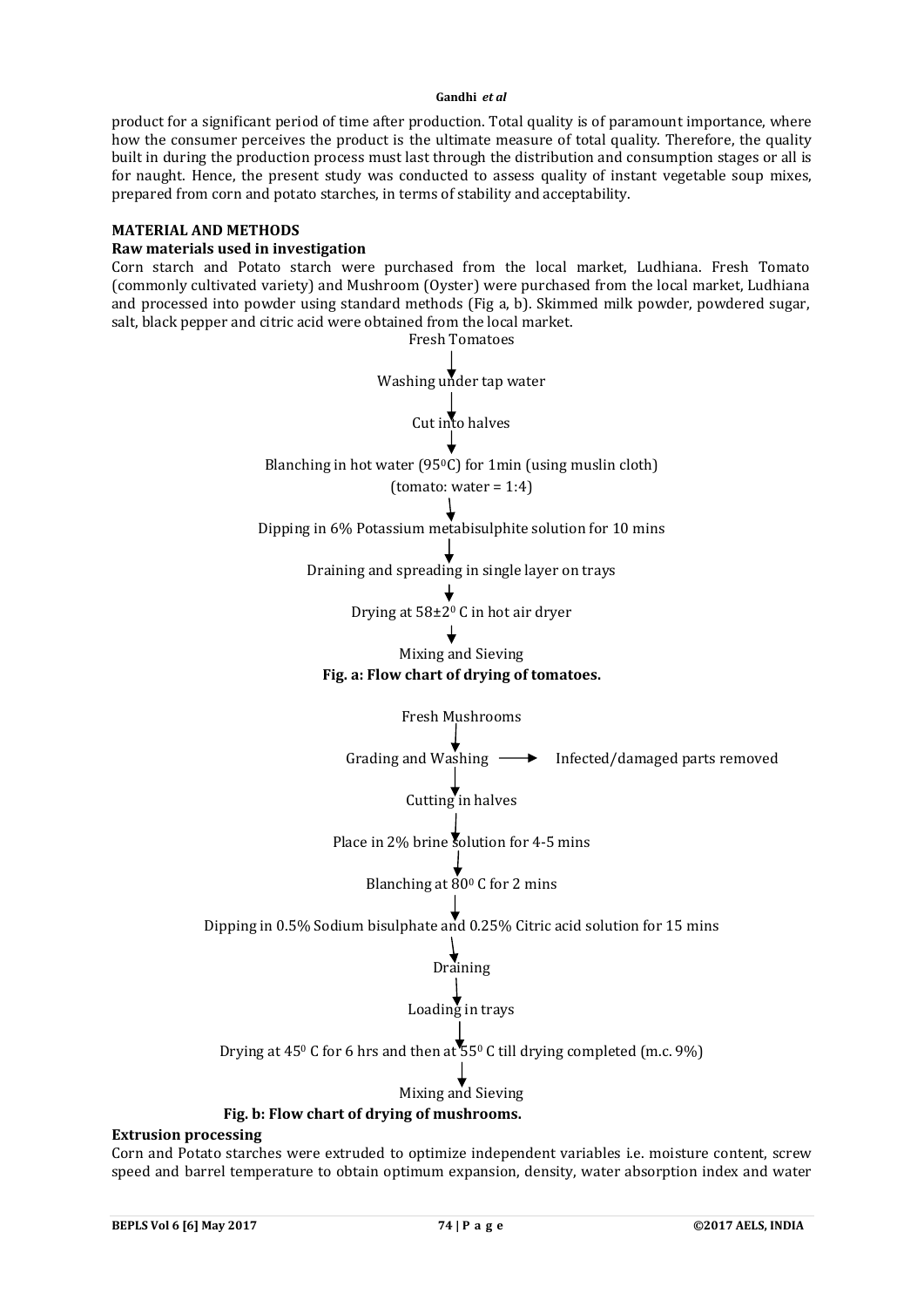solubility index of the product using response surface methodology. The optimized extrusion conditions are depicted in Table no 1. Extrusion of the starches was performed on a co-rotating intermeshing twin screw extruder (Clextral, Firminy, France). The barrel diameter and its length to diameter ratio (L/D) were 2.5 mm and 16:1, respectively. The extruder barrel is divided into four zones. Temperatures of the first, second and third zone was maintained at 40°, 70° and 100°C, respectively, throughout the experiments, while the temperature at the fourth zone was varied according to the experimental design. Screw configuration and screw profile have been illustrated in Table 2.

#### **Preparation of Instant Vegetable Soup Mixes**

The optimized corn and potato starch extrudates were ground and blended with vegetable powder (tomato/ mushroom), skimmed milk powder, sugar, salt, black pepper and citric acid. The blending ratios were finalized on the basis of acceptability scores (Table 3). For 1 cup soup, 20 g of powdered Instant Vegetable Soup Mix was added to 200 ml of boiled water, mixed well and serve hot.

# **Table 1. Optimized extrusion conditions of starches for preparation of Instant Vegetable Soup Mixes**

| <b>Starch</b> | <b>Feed Moisture</b><br>(%) | <b>Screw Speed</b><br>(rpm) | <b>Barrel Temperature</b><br>(°C) |
|---------------|-----------------------------|-----------------------------|-----------------------------------|
| Corn Starch   | 16.13-18                    | 400-429                     | 125-137                           |
| Potato Starch | 18                          | 516-550                     | 125-145                           |

# **Table 2. Screw configuration in different sections of the extruder (From hopper to die)**

| <b>Screw section</b> |                          |     | . .   |     |     |       |                          |       |      |    |
|----------------------|--------------------------|-----|-------|-----|-----|-------|--------------------------|-------|------|----|
| Screw element        | <b>BAGUE</b>             | C2F | C2F   | C2F | C2F | C2F   | IN <sub>00</sub>         |       | CF1C |    |
| Length (mm)          | 20                       |     | 50    | 50  | 50  |       |                          | 50    |      | 50 |
| Pitch (mm)           | $\overline{\phantom{0}}$ | 50  | 33.33 | 25  | 25  | 16.66 | $\overline{\phantom{a}}$ | 16.66 |      |    |

C1F – Conjugated section 1 threads, for transport and compression of the material.

C2F – Conjugated section 2 threads, for supply and transport of the material.

CF1C- Conjugated screw segment section 1 thread, screw segment with groove.

INO0 – Interface rings between C2F and C1F.

CF1C – Conjugated screw segment section 1 thread, screw segment with groove.

## **Physicochemical composition**

Physico-chemical characteristics i.e. moisture, crude protein, crude fat, ash, crude fibre and carbohydrate of raw materials and developed Instant Vegetable Soup Mixes were determined using standard methods [1, 3].

## **Functional properties**

Instant vegetable soup mixes were analyzed for water absorption index (WAI) and water solubility index (WSI) [28]. Colour is measured by color meter, CR-300 (Minolta Camera Co. Ltd., Japan). For overall acceptability scores, sensory analysis was done by semi trained panel of ten judges using nine point hedonic scale [18].

## **Storage studies**

Instant vegetable soup mixes were packed in LDPE and Aluminium Laminate bags (Fig 6). Samples were stored at ambient temperature conditions for shelf life estimation over a period of 6 months and the product was evaluated for moisture content, water activity (aw), free fatty acids, colour, and overall acceptability, at an interval of one month, during the storage period [3, 17].

#### **Statistical analysis**

Data was analyzed statistically using analysis of variance (ANOVA) technique [9].

## **RESULTS AND DISCUSSION**

## **Proximate composition**

The nutritional composition of starches (corn and potato starch), vegetable powders (tomato and mushroom) and milk powder is illustrated in Table 4. Significant difference in all the nutritional parameters of raw materials was observed. Among starches considerable amount of crude protein content was observed in corn starch (0.40%) compared with potato starch (0.13%). The fat content of starches was found out to be very less (< 1%) [11]. Generally cereal starches contain more percentage of fat as compared to tuber starch. The crude fiber content of starches did not vary significantly (2.03% for corn starch and 2.90% for potato starch). Potato starch contains relatively high ash-content (0.39%) because of the presence of phosphate groups. The proximate composition of starches studied was in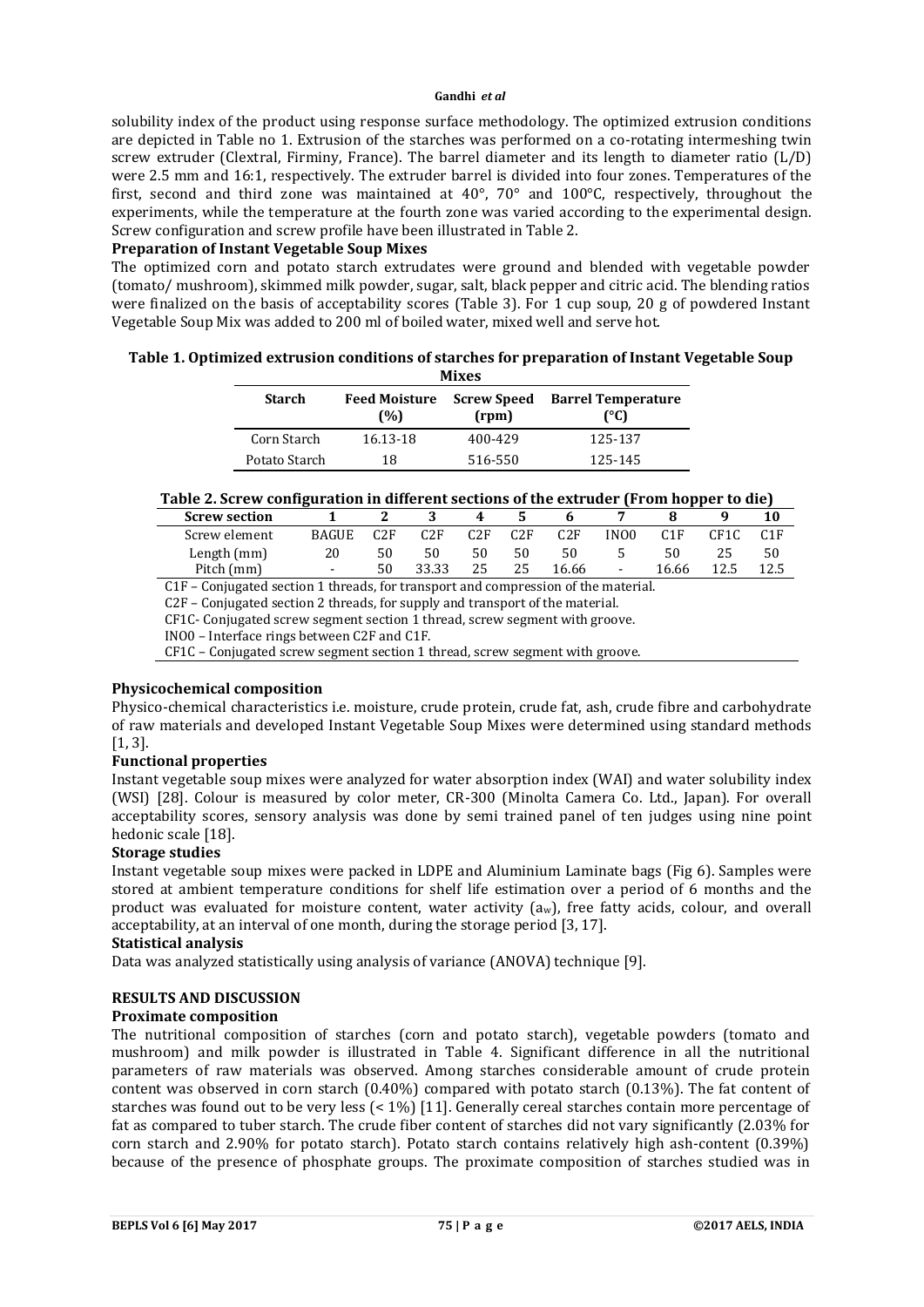agreement with the studies of Bello-Perez *et al* [5]. Similar results were documented by Hoover and Manuel [12] for corn starch, Yadav *et al* [27], Wischmann *et al* [26], Hoover [11] for potato starch.

In case of vegetable powders, tomato powder was found to contain 12.50% crude protein, 0.34% fat, 16.30% crude fiber, 6.91% ash and carbohydrate 54.07% whereas mushroom powder contained 16.83% crude protein, 2.32% fat, 30.50% crude fiber, 4.11% ash and carbohydrate 37.49 %. Similar results were reported by Idah *et al* [13] for tomato powder and Khan *et al* [15] for mushroom powder. The proximate composition of milk powder revealed 18.70% crude protein, 18.90% crude fat, 0% crude fiber, 4.26% ash and 55.20% carbohydrate.

Data presented in Table 5 represents the proximate composition of Instant vegetable soup mixes. All the soup mixes possessed variation with respect to their chemical constituents (moisture, crude protein, ash, fat, crude fiber and energy).

# **Functional Properties of Instant vegetable soup mixes**

Functional properties of instant mixes are illustrated in Table 6. Water absorption index (WAI) measures the water holding by the starch after swelling in excess water, which corresponds to the weight of the gel formed. Table illustrates the WAI of instant soup mixes which ranged from 1.70-1.94 g/g. Higher values of WAI for instant soup mixes prepared from potato starch indicated that extruded potato starch has more ability to absorb water as compared to extruded corn starch. This increase in water absorption by soup mixes prepared with modified/ extruded starches may be attributed to the increased water binding ability and increased water absorption capacity of the pregelatinized starch.

Water solubility Index (WSI), often used as an indicator of degradation of molecular components, measures the degree of starch conversion during extrusion which is the amount of soluble polysaccharides released from the starch after extrusion [8]. Significant variation with respect to WSI was assessed in samples of tomato and mushroom soup mixes prepared with extruded corn and potato starches. Tomato soup mix prepared from corn starch had maximum WSI (72.25%).

Colour of the instant mixes was measured in terms of  $L^*$ , a<sup>\*</sup> and  $b^*$  values. L<sup>\*</sup> represents lightness, a<sup>\*</sup> represent greenness if negative and b\* defines yellowness of the product. All the instant soup mixes had  $L^*$  value near to 80 which means products were not much darker in color. The  $L^*$  value ranged from 68.95 (III) to 77.39 (II). With respect to a\* values, all the values were on positive side which depicted redness in the mixes. Tomato soup mixes were more red in colour (a\* values 12.12 and 12.38). A positive b\* value depict yellowness. b\* value was maximum for instant mix III (33.33) trailed by instant mix I (27.46) and instant mix IV (26.71) where instant mix II (16.32) had minimum value. Acceptability scores based on different attributes (appearance, consistency and mouthfeel) elucidated that all the instant mixes were highly acceptable by the panelists. Butt *et al* [6] observed that antioxidant fortified breakfast cereals are acceptable on the basis of sensory evaluation. Corn soup mixes were observed to have enhanced solubility which results in better consistency. This might be due to the better expansion and less density of the corn starch extrudates. Potato starch results in moderate expansion which represents less cooking and ultimately describes less consistency as compared to the corn starch based soup mixes. **Storage study of Instant Vegetable Soup Mixes**

## **Moisture content**

Moisture content of the product is the predominant parameter defining the stability of products during storage. Higher moisture content usually is associated with the detrimental changes in physico-chemical properties of the food product. The effect of storage period and packaging material on the moisture content of stored instant vegetable soup mixes is illustrated in the Table 7. Moisture content (%) of instant vegetable soup mixes did not show much variation. With progressive storage, there was slight increase in the moisture content of instant soup mixes in both packaging materials. The increase in moisture content was within safe limit (< 14%). The mean moisture content of tomato soup mixes prepared from corn and potato starch at 0 month was 8.05 and 8.57 per cent which increased to 9.20 and 8.83 (packed in LDPE and AL); 9.43 and 9.42 (packed in LDPE and AL) for corn and potato starches respectively after 6 months of storage. Increase in moisture was found to be lower in AL packed samples than LDPE. Similarly, the mean moisture content of mushroom soup mixes prepared from corn and potato starch at 0 month was 7.14 and 7.33 per cent which increased to 8.03 and 7.75 (packed in LDPE and AL); 8.17 and 8.09 (packed in LDPE and AL). Butt *et al* [6] stated increase in moisture content during storage period of 45 days was affected due to storage, treatments and packaging conditions which the authors explained was due to hygroscopic properties of the flour. Hence, further storage period do not likely to influence the changes in moisture content of soup mixes, noticeably.

## **Water activity (aw )**

The water activity (aw) represents the ratio of the water vapour pressure of the food to the water vapour pressure of pure water under the same conditions or 'water activity' (aw) describes the (equilibrium) amount of water available for hydration of materials (i.e. water activity = water availability). When it is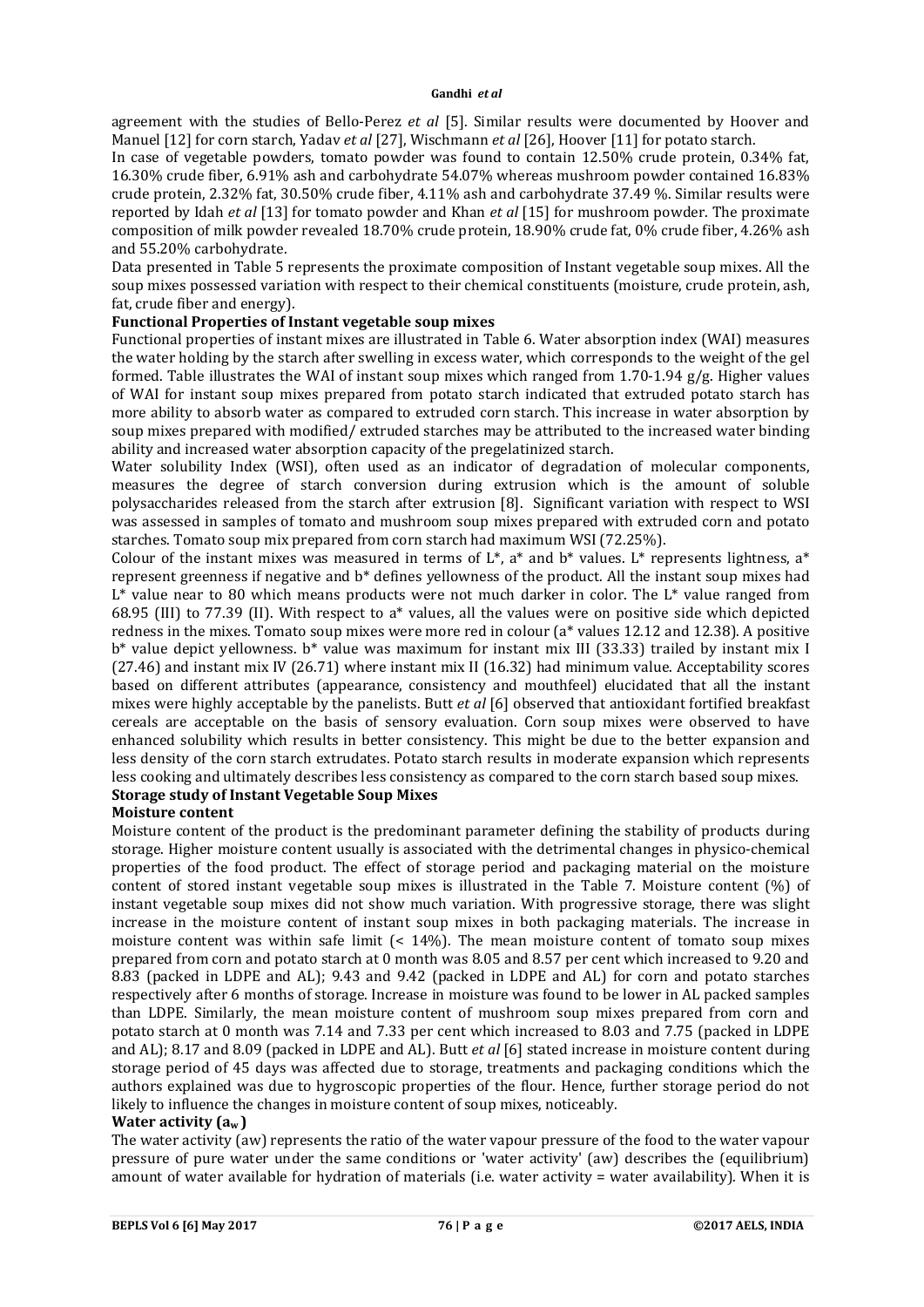all available, aw  $= 1$ , and when none is available, aw  $= 0$ . Water activity has become one of the most important intrinsic properties used for predicting the survival and growth of microorganisms in food. Data presented in Table. 8 reveals that water activity of different soup mixes increased with progressive storage in both type of packaging materials but the overall increase was small. The increase in water activity was under safe limits (aw = 0.6 for soup mixes) and did not alter the quality of the soup mixes. The slight increase in water activity measured during storage was due to the gain in moisture as the storage period progressed. It was observed from the table that the increase in water activity was constant for both tomato and mushroom soup mixes and the trend of changes in water activity over the entire storage period was almost same for all the samples. Also, it was elucidated that the rate of increase in water activity of LDPE packed samples was more than AL packed samples after six months of storage. Manthey *et al* [20] observed a progressive increase in water activity of breads during storage.

#### **Free fatty acidity**

Lipids and lipid-associated components are key factors in the quality of various food products. Under unfavourable storage conditions or in products where heat treatment is insufficient to destroy lipase, lipolytic activity will cause rapid release of free fatty acids (FFA), which may then be oxidized and cause rancidity in food products. Thus, the study of FFA during storage is important. With increase in storage period a slight increase in free fatty acid content of the stored instant vegetable soup mixes was noticed in both type of packaging materials (Table 9). Overall free fatty acids of soup mixes ranged in between 0.45-1.35 per cent during entire storage period. An increase in free fatty acids during storage may be due to hydrolytic lipolysis of the fat present in the soup mixes [16]. However, a non-significant effect on FFA content was observed during first three months of storage.

The FFA content of tomato and mushroom soup mixes after 4 months of storage was more profound. The effect of storage and packaging material on free fatty acid content of soup mixes was comparable irrespective of the initial level. The permissible level for safe storage of cereal flour is 50 mg KOH per 100 g (Codex Standards). The results of this study are in agreement with the observations of Khan *et al* [15] who also reported increase in free fatty acid content in chapattis during storage period of 12 months. Kadam *et al* [14] and Molteberg *et al* [21] also observed similar trend in free fatty acid content during storage period.

#### **Colour**

L, a, b value of soup mixes as influenced by storage period and packaging material is illustrated in Fig. 1-3. With progressive storage, slight decrease in L\* value was observed in both tomato and mushroom soup mixes, however the decrease was less in case of AL packed product. a\* and b\* value did not show much variation during the entire storage period. Overall, there was no significant effect on the color of tomato and mushroom soup mixes samples packed in LDPE and AL pouches during storage at ambient conditions. The values were at par from 0 to 6 months of storage and did not alter the visual acceptability of the soup mixes.

|                  | Quantity (g/100g)      |                     |            |       |      |                     |             |  |  |  |  |  |
|------------------|------------------------|---------------------|------------|-------|------|---------------------|-------------|--|--|--|--|--|
| Type of soup mix | <b>Extruded starch</b> | Vegetable<br>powder | <b>SMP</b> | Sugar | Salt | <b>Black pepper</b> | Citric acid |  |  |  |  |  |
| Corn starch      |                        |                     |            |       |      |                     |             |  |  |  |  |  |
| Tomato (I)       | 50                     | 17.9                | 10         | 10    | 10   |                     | 0.1         |  |  |  |  |  |
| Mushroom (II)    | 50                     | 17.9                | 10         | 10    | 10   | っ                   | 0.1         |  |  |  |  |  |
| Potato starch    |                        |                     |            |       |      |                     |             |  |  |  |  |  |
| Tomato (III)     | 50                     | 17.9                | 10         | 10    | 10   |                     | 0.1         |  |  |  |  |  |
| Mushroom (IV)    | 50                     | 17.9                | 10         | 10    | 10   |                     | 0.1         |  |  |  |  |  |

**Table 3. Proportion of ingredients in final Instant Vegetable Soup Mixes**

| Table 4. Proximate composition of the raw material |                        |                         |            |                       |               |                             |                       |  |  |  |  |  |
|----------------------------------------------------|------------------------|-------------------------|------------|-----------------------|---------------|-----------------------------|-----------------------|--|--|--|--|--|
| Raw materials                                      | <b>Moisture</b><br>(%) | Crude<br>protein<br>~%) | Fat<br>(%) | Crude<br>fiber<br>(%) | Ash<br>$(\%)$ | <b>Carbohydrates</b><br>(%) | Energy<br>(Kcal/100g) |  |  |  |  |  |
| <b>Corn Starch</b>                                 | 8.59                   | 0.40                    | 0.10       | 2.03                  | 0.18          | 88.70                       | 357                   |  |  |  |  |  |
| <b>Potato Starch</b>                               | 7.19                   | 0.13                    | 0.08       | 2.90                  | 0.39          | 89.31                       | 358                   |  |  |  |  |  |
| <b>Tomato powder</b>                               | 9.88                   | 12.50                   | 0.34       | 16.30                 | 6.91          | 54.07                       | 269                   |  |  |  |  |  |
| <b>Mushroom powder</b>                             | 8.75                   | 16.83                   | 2.32       | 30.50                 | 4.11          | 37.49                       | 238                   |  |  |  |  |  |
| Milk powder                                        | 3.40                   | 18.70                   | 18.90      | $\Omega$              | 4.26          | 55.20                       | 466                   |  |  |  |  |  |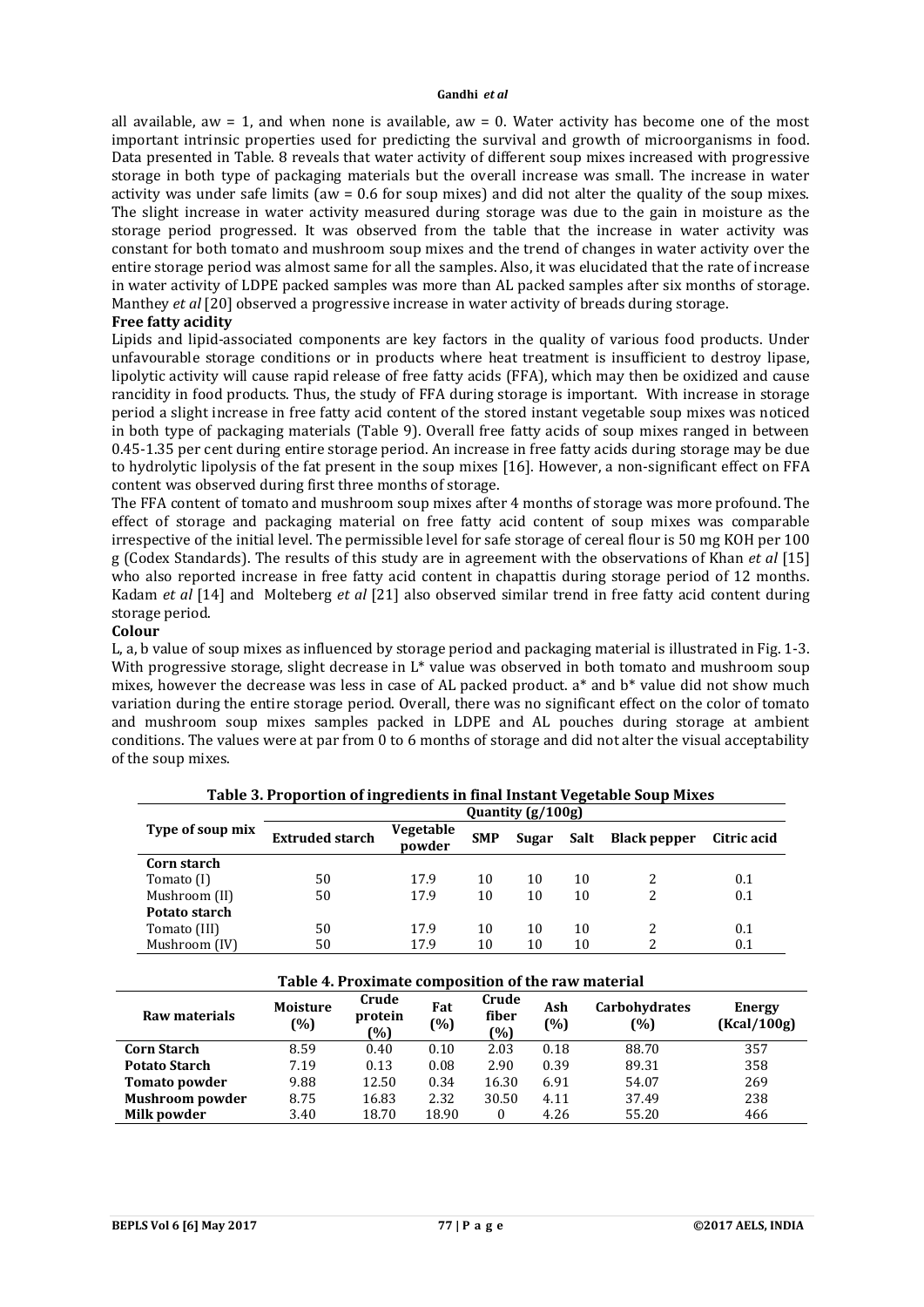| Type of soup mix | Moisture<br>(%) | Crude protein<br>(%) | Ash<br>(%) | Fat<br>(%) | Crude<br>fiber<br>(%) | <b>Carbohydrates</b><br>(%) | <b>Energy</b><br>(Kcal/g) |
|------------------|-----------------|----------------------|------------|------------|-----------------------|-----------------------------|---------------------------|
| Corn starch      |                 |                      |            |            |                       |                             |                           |
| Tomato           | 8.05            | 5.80                 | 9.26       | 2.25       | 3.81                  | 70.83                       | 3.27                      |
| Mushroom         | 8.57            | 6.42                 | 7.43       | 2.27       | 5.60                  | 69.71                       | 3.25                      |
| Potato starch    |                 |                      |            |            |                       |                             |                           |
| Tomato           | 7.14            | 6.39                 | 10.16      | 2.23       | 4.29                  | 69.79                       | 3.25                      |
| Mushroom         | 7.33            | 7.26                 | 8.50       | 2.35       | 5.89                  | 68.67                       | 3.25                      |

**Table 5: Proximate composition of Instant vegetable soup mixes.**

**Table 6: Functional properties of instant vegetable soup mixes**

| <b>Instant Soup Mix</b> | WAI   | WSI   | Color |       |       | Acceptability score (Out of 9) |
|-------------------------|-------|-------|-------|-------|-------|--------------------------------|
|                         | (g/g) | (%)   | $L^*$ | $a^*$ | $h^*$ |                                |
| <b>Corn Starch</b>      |       |       |       |       |       |                                |
| Tomato                  | 1.74  | 72.25 | 71.57 | 12.12 | 2746  | 8.48                           |
| Mushroom                | 1.49  | 63.61 | 77.39 | 2.34  | 16.32 | 8.00                           |
| Potato starch           |       |       |       |       |       |                                |
| Tomato                  | 1.97  | 67.98 | 68.95 | 12.38 | 33.33 | 8.20                           |
| Mushroom                | 1.70  | 60.88 | 72.66 | 5.44  | 26.71 | 7.58                           |

## **Table 7. Effect of storage period and packaging material on moisture content (%) of Instant vegetable soup mixes**

|          | Moisture content (%) |             |                 |               |                          |             |      |               |  |  |  |  |  |  |
|----------|----------------------|-------------|-----------------|---------------|--------------------------|-------------|------|---------------|--|--|--|--|--|--|
| Month    |                      |             | Tomato soup mix |               | <b>Mushroom soup mix</b> |             |      |               |  |  |  |  |  |  |
|          |                      | Corn starch |                 | Potato starch |                          | Corn starch |      | Potato starch |  |  |  |  |  |  |
|          | P                    | Al          | P               | Al            | P                        | Al          | P    | Al            |  |  |  |  |  |  |
| $\theta$ | 8.05                 | 8.05        | 8.57            | 8.57          | 7.14                     | 7.14        | 7.33 | 7.33          |  |  |  |  |  |  |
|          | 8.49                 | 8.37        | 8.78            | 8.66          | 7.29                     | 7.28        | 7.54 | 7.43          |  |  |  |  |  |  |
| 2        | 8.56                 | 8.44        | 8.86            | 8.79          | 7.4                      | 7.33        | 7.6  | 7.49          |  |  |  |  |  |  |
| 3        | 8.94                 | 8.55        | 9.09            | 8.86          | 7.47                     | 7.41        | 7.68 | 7.66          |  |  |  |  |  |  |
| 4        | 9.04                 | 8.62        | 9.12            | 9.1           | 7.65                     | 7.52        | 8.01 | 7.93          |  |  |  |  |  |  |
| 5        | 9.12                 | 8.71        | 9.22            | 9.26          | 7.81                     | 7.68        | 8.08 | 8.04          |  |  |  |  |  |  |
| 6        | 9.2                  | 8.83        | 9.43            | 9.42          | 8.03                     | 7.75        | 8.17 | 8.09          |  |  |  |  |  |  |

## **Table 8: Effect of storage period and packaging material on water activity of Instant Vegetable Soup Mixes**

|        | Water activity $(a_w)$ |             |                 |               |      |             |                          |               |  |  |  |  |  |
|--------|------------------------|-------------|-----------------|---------------|------|-------------|--------------------------|---------------|--|--|--|--|--|
| Month  |                        |             | Tomato soup mix |               |      |             | <b>Mushroom soup mix</b> |               |  |  |  |  |  |
|        |                        | Corn starch |                 | Potato starch |      | Corn starch |                          | Potato starch |  |  |  |  |  |
|        | P                      | Al          | Р               | Al            | P    | Al          | P                        | Al            |  |  |  |  |  |
| $^{0}$ | 0.43                   | 0.43        | 0.48            | 0.48          | 0.49 | 0.49        | 0.51                     | 0.51          |  |  |  |  |  |
|        | 0.46                   | 0.46        | 0.49            | 0.49          | 0.5  | 0.5         | 0.53                     | 0.52          |  |  |  |  |  |
| 2      | 0.49                   | 0.48        | 0.5             | 0.5           | 0.52 | 0.52        | 0.54                     | 0.53          |  |  |  |  |  |
| 3      | 0.52                   | 0.51        | 0.52            | 0.51          | 0.54 | 0.54        | 0.55                     | 0.54          |  |  |  |  |  |
| 4      | 0.52                   | 0.52        | 0.52            | 0.52          | 0.55 | 0.54        | 0.57                     | 0.55          |  |  |  |  |  |
| 5      | 0.53                   | 0.53        | 0.53            | 0.53          | 0.56 | 0.55        | 0.57                     | 0.56          |  |  |  |  |  |
| 6      | 0.54                   | 0.53        | 0.54            | 0.53          | 0.56 | 0.55        | 0.58                     | 0.57          |  |  |  |  |  |

# **Table 9: Effect of storage period and packaging material on free fatty acid content (percent, oleic acid) of Instant Vegetable Soup Mixes**

|          | Free fatty acid (%) |             |                 |               |                          |             |       |               |  |  |  |  |  |  |
|----------|---------------------|-------------|-----------------|---------------|--------------------------|-------------|-------|---------------|--|--|--|--|--|--|
| Month    |                     |             | Tomato soup mix |               | <b>Mushroom soup mix</b> |             |       |               |  |  |  |  |  |  |
|          |                     | Corn starch |                 | Potato starch |                          | Corn starch |       | Potato starch |  |  |  |  |  |  |
|          | P                   | Al          | P               | Al            | P                        | Al          | P     | Al            |  |  |  |  |  |  |
| $\Omega$ | 0.586               | 0.586       | 0.451           | 0.451         | 0.541                    | 0.541       | 0.631 | 0.631         |  |  |  |  |  |  |
|          | 0.698               | 0.631       | 0.632           | 0.623         | 0.722                    | 0.631       | 0.732 | 0.692         |  |  |  |  |  |  |
| 2        | 0.812               | 0.778       | 0.721           | 0.63          | 0.812                    | 0.811       | 0.857 | 0.834         |  |  |  |  |  |  |
| 3        | 0.902               | 0.871       | 0.901           | 0.802         | 1.081                    | 0.981       | 1.172 | 1.081         |  |  |  |  |  |  |
| 4        | 0.912               | 0.901       | 0.92            | 0.901         | 1.194                    | 1.1         | 1.225 | 1.198         |  |  |  |  |  |  |
| 5        | 1.261               | 1.172       | 1.08            | 0.973         | 1.259                    | 1.161       | 1.262 | 1.244         |  |  |  |  |  |  |
| 6        | 1.262               | 1.24        | 1.172           | 1.162         | 1.351                    | 1.254       | 1.354 | 1.349         |  |  |  |  |  |  |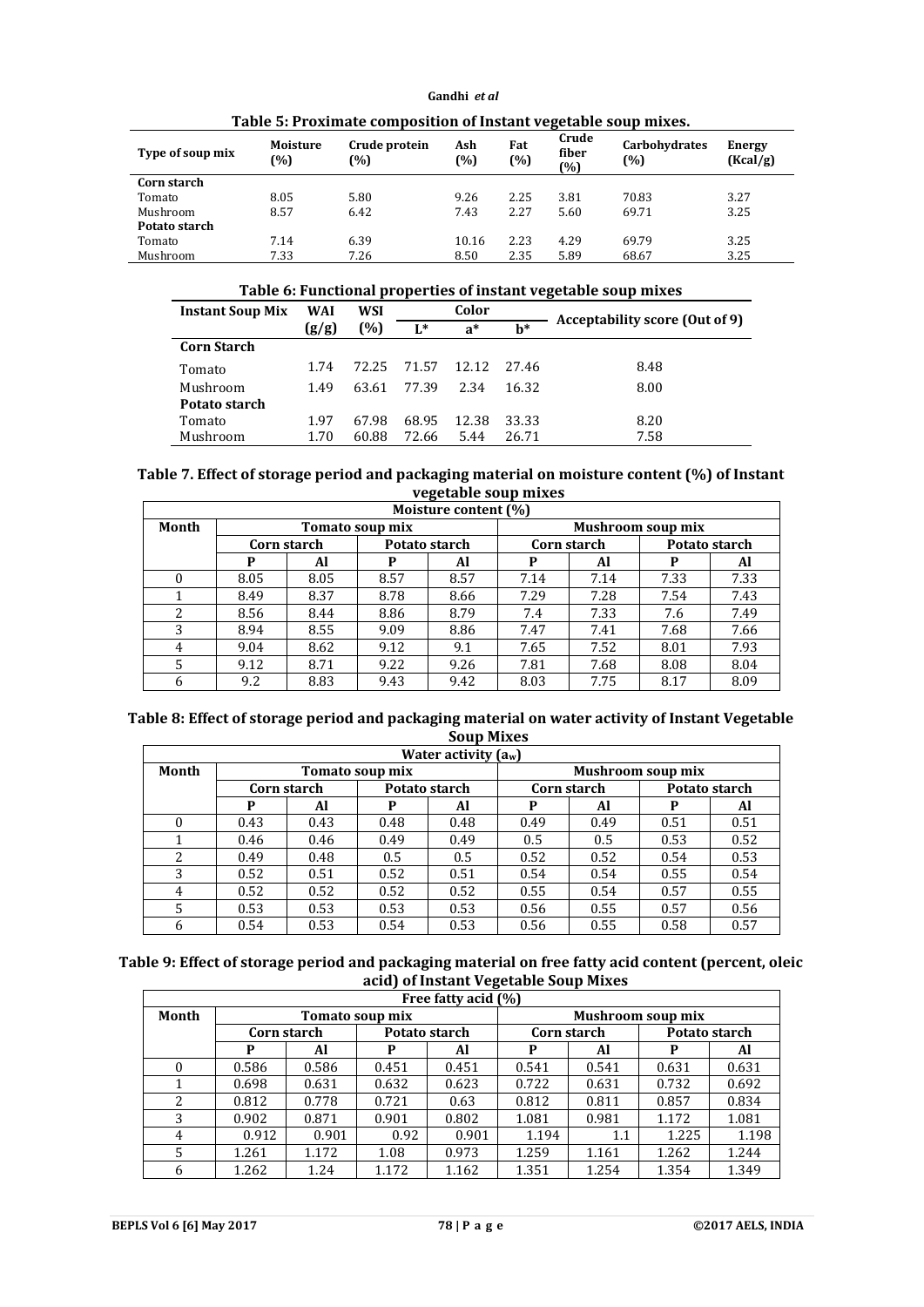



**Fig.1: Effect of storage period and packaging material on L\* value of (a) Instant Tomato Soup Mixes and (b) Instant Mushroom Soup Mixes**



**Fig.2: Effect of storage period and packaging material on a\* value of (a) Instant Tomato Soup Mixes and (b) Instant Mushroom Soup Mixes**



**Fig.3: Effect of storage period and packaging material on b\* value of (a) Instant Tomato Soup Mixes and (b) Instant Mushroom Soup Mixes**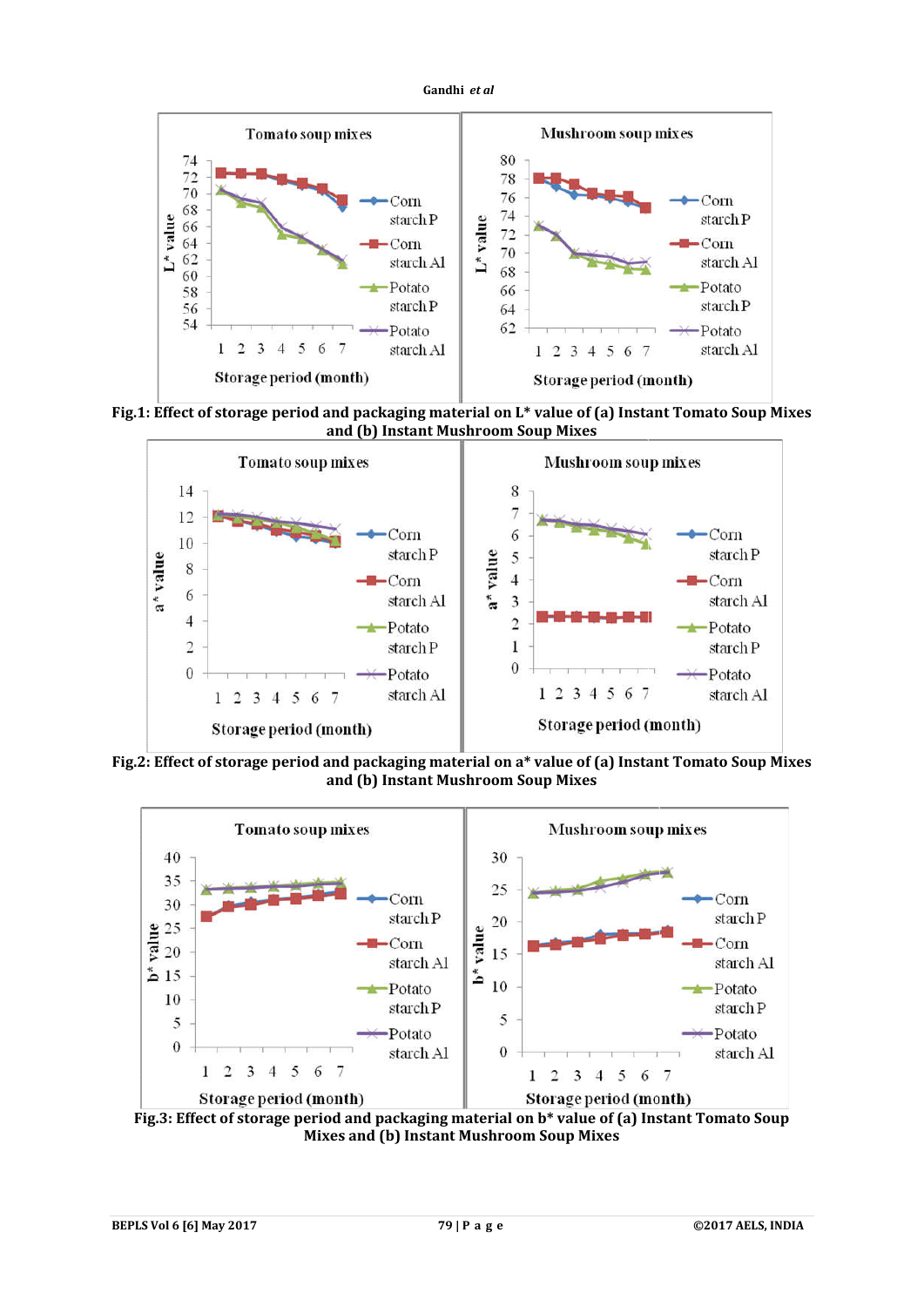



**Fig 4: Effect of storage period on overall acceptability scores of Instant Vegetable Soup Mixes** 







Potato starch extrudates Instant tomato soup mix Instant mushroom soup mix **Fig.5 Instant vegetable soup mixes.**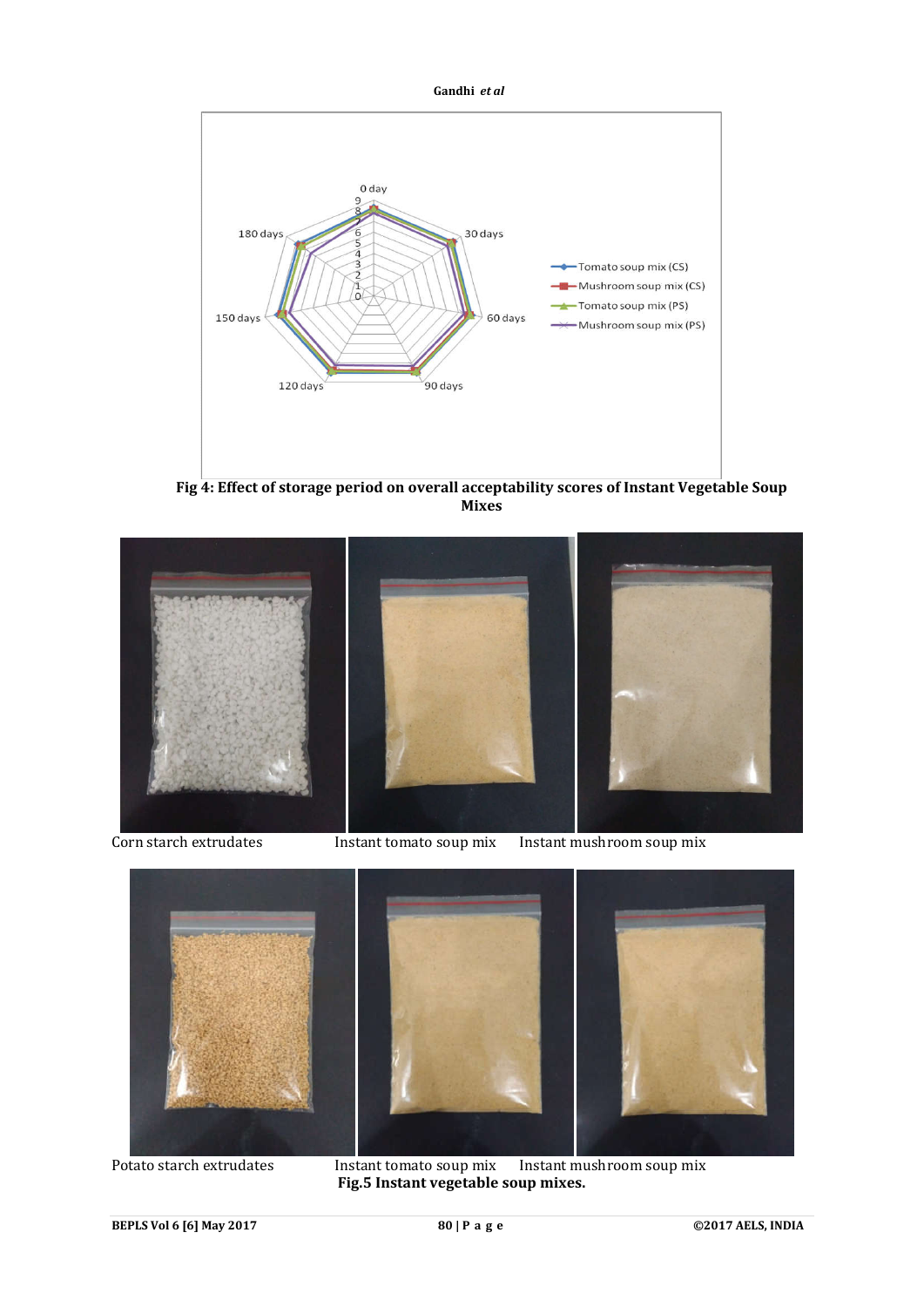

**Fig. 6: Instant Vegetable Soup Mixes stored in Aluminium laminates and LDPE**

# **Overall acceptability**

The mean sensory scores (based on appearance, consistency and flavour) for tomato and mushroom soup mixes during storage for six months are given in Fig 4. Storage slightly affected the overall acceptability of instant soup mixes. During the entire 6 months of storage, overall acceptability of instant vegetable soup mixes was within acceptable range. Similarly, Butt *et al* [6] observed that sensory properties were almost same throughout six months storage and there was a non-significant difference in various treatments. Mushroom soup mix prepared using potato starch scored less flavour score than others. The overall acceptability scores of tomato soup mixes from corn starch was awarded maximum scores. During the first month of storage tomato soup mix prepared from corn starch have overall acceptability of 8.3 which decreased to 7.8 at the end of 6 months storage.

## **REFERENCES**

- **1.** AACC (2000). Approved Methods of American Association of Cereal Chemists. 10th ed. The Association St. Paul, MN
- 2. Anderson J C and Jones B D (1999). Principal factor analysis of extruded sorghum and peanut bar changes during accelerated shelf-life. J Food Sci **64** (6): 1059-63
- 3. AOAC (2000). Official methods of analysis. Association of official analytical chemists, 16th ed. Washington, USA
- 4. Arya S S, Mohan M S and Nath H 1971. Studies on packaging and storage of Atta (wheat flour) under tropical conditions. J Food Sci Technol **8** : 134-39
- 5. Bello-Perez L A, Meza-Leon K, Contreras-Ramos S and Paredes-Lopez O (2001) Functional properties of corn, banana and potato starch blends. Acta Cientifica Venezolana 52: 62–67.
- 6. Butt M S, Qamar M I, Anjum F M, Abdul A and Randhawa M A (2004) Development of mineral enriched brown flour by utilizing wheat milling by-products. Nutr Food Sci 34: 161-65.
- 7. Butt MS, Nasir M, Akhtar S, Sharif K (2004). Effect of moisture and packaging on the shelf life of wheat flour. Int J Food Saf **4**:1–6
- 8. Ding Q B, Ainsworth P, Plunkett A, Tucker G and Marson H (2006) The effect of extrusion conditions on the functional and physical properties of wheat based expanded snacks. J Food Engg 73: 142-48.
- 9. Gomez A K and Gomez A (2010) Statistical Procedure for Agricuktural Research. John Wiley and Sons, New York, USA
- 10. Gulla S and Waghray K (2012). Blending of oils: A case study on storage stability and sensory characteristics of a ready to eat extruded snack. J Nutr Dietet & Food Sci **2**:1-12
- 11. Hoover R (2001). Composition, molecular structure, and physicochemical properties of tuber and root starches: a review. Carbohydrate Polymers 45: 253–67.
- 12. Hoover R and Manuel H (1996). The Effect of Heat–Moisture Treatment on the Structure and Physicochemical Properties of Normal Maize, Waxy Maize, Dull Waxy Maize and Amylomaize V Starches J Cereal Sci 23: 153–62.
- 13. Idah P A, Ajisegiri E S A and Yisa M O (2010). Fruits and vegetables handling and transportation in Nigeria. Australian J Technol 10: 175-83.
- 14. Kadam D M , Barnwal P, Chadha S and Singh K K (2012). Biochemical Properties of Whole and Degermed Maize Flours during Storage. Am J Biochem 2: 41-46.
- 15. Khan M A, Amin S M R, Uddin M N, Tania M and Alam N (2008).Comparative Study of the Nutritional Composition of Oyster Mushrooms Cultivated in Bangladesh. Bangladesh J Mushroom 2(1): 9-14.